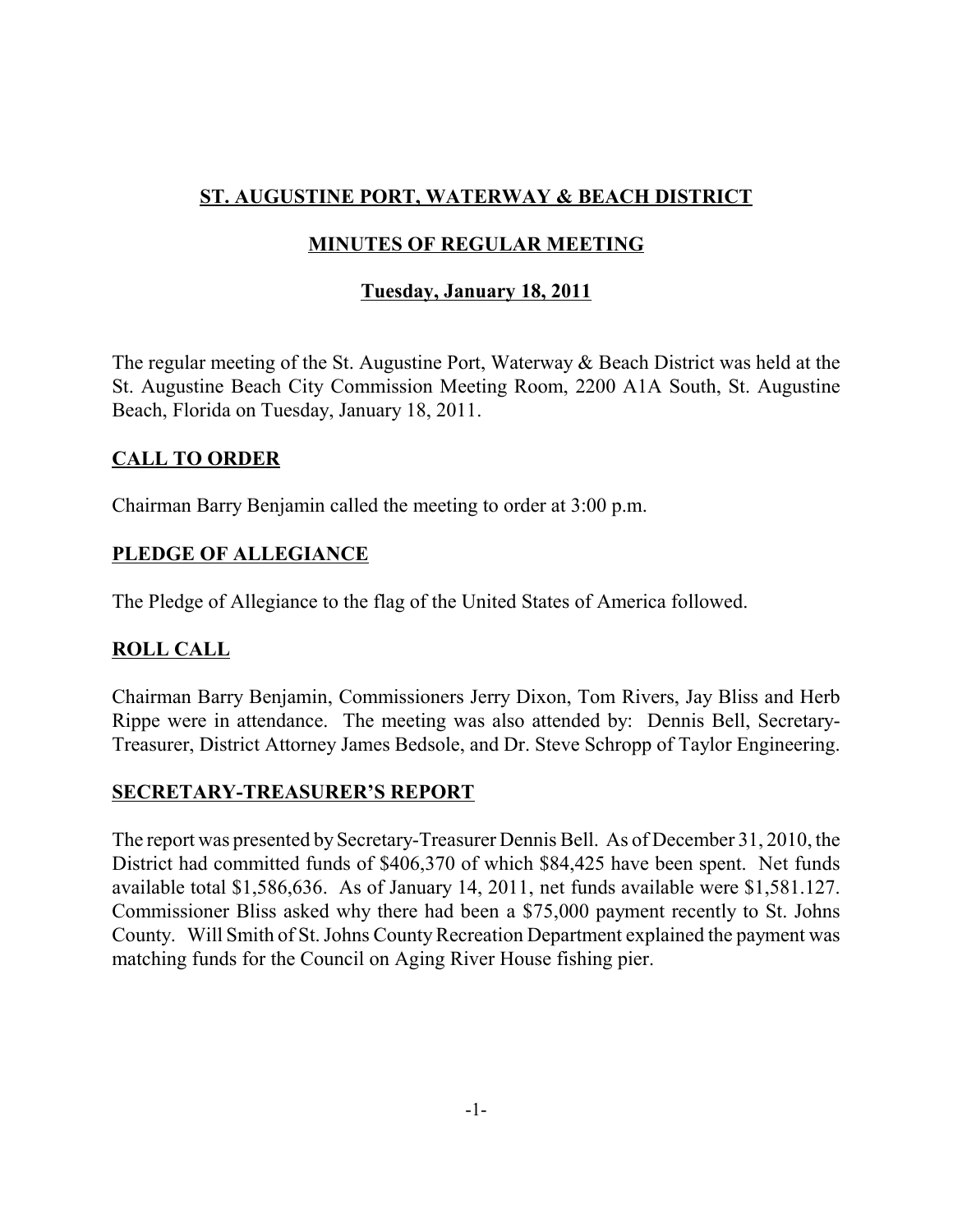### **APPROVAL OF MINUTES**

At the request of District Attorney, Jim Bedsole, review of the minutes of the meeting of December 21, 2010 was deferred to the next regular meeting.

## **ENGINEERING REPORT**

The report was delivered by Dr. Steve Schropp of Taylor Engineering. He reported all permits are in place as of January 6, 2011 for the San Sebastian River project to move forward. The dredging of Salt Run was completed in December,2010. There was some slight damage to the Lighthouse Park Boat Ramp caused by the off-loading of dredge spoil, but he expects the damage to be completely repaired within the next two weeks.

Tentative dates are being considered for the workshop on the Summer Haven River breach. The workshop is to be held in the month of February, 2011 in the usual room. All agencies having jurisdiction have been contacted and a public notice will be published prior to the meeting. In response to a question by Commissioner Benjamin, Dr. Schropp said he had only received responses from the county and NERR. Neither FDEP nor ACOE have replied.

Commissioner Dixon asked if money might be available from FIND for further Salt Run dredging. Dr. Schropp said money may be available for over-depth dredging. More funds may also be available from FIND for the San Sebastian River.

Commissioner Bliss said a 3 day-long break in a dredging pipe several years ago deposited a large amount of sand in the south end of Salt Run. Dr. Schropp said permitting a repair would be complicated because of the issue of restoration. The Board directed Dr. Schropp to make some preliminary inquiries to the Corps of Engineers regarding how that agency might regard a request to clean up the spill and report back at the next meeting.

## **OLD BUSINESS**

#### FWC Boatlift.

Lt. Steve Zukowsky, FWC, appeared and stated the contract to fund the new boat lift at the City Marina had been approved by FWC. District Attorney Jim Bedsole distributed a copy of the contract to the Board, and the Chairman and Secretary signed the agreement on behalf of the District.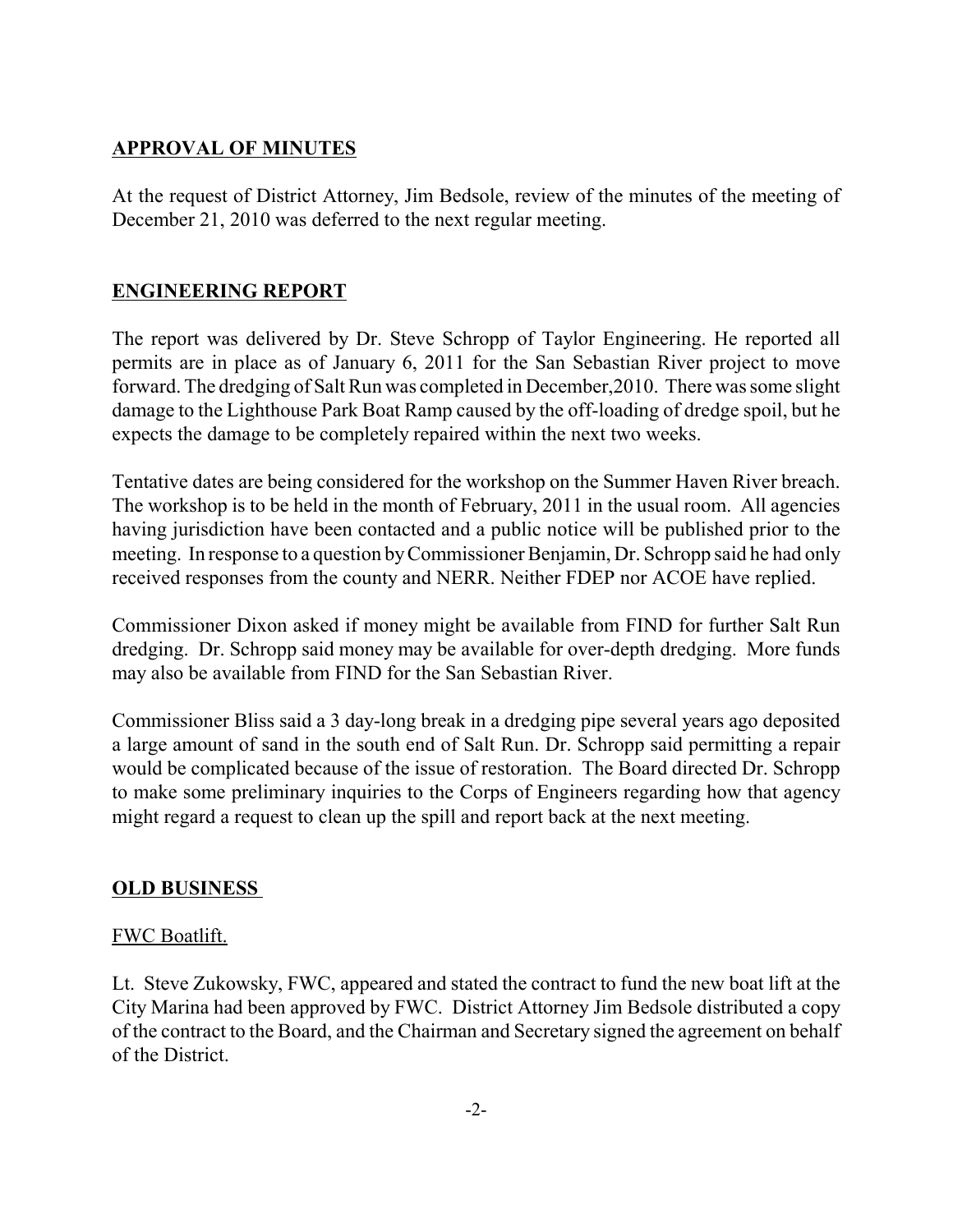## **NEW BUSINESS**

### A. Approval of Taylor Engineering Contract

Steve Schropp presented the request by Taylor Engineering for a two-year extension of its professional services contract. The contract represents a 2% increase over the prior year. Commissioner Rippe requested an explanation of Taylor's rates for administrative personnel and wanted to know how District rates compared to those charged FIND. Dr. Schropp said the rates were based on actual salary times an industry-standard multiplier and that the rates charged to FIND and the District are very similar.

## **A motion by Commissioner Benjamin, seconded by Commissioner Rivers to approve the Taylor Engineering contract for 2011 and 2012 was unanimously approved.**

### B. Strategic Planning Workshop

Chairman Benjamin stated the Board will hold a strategic planning workshop on January 20, 2011 at 2:00 p.m.

## C. Fort Mose Canoe/Kayak Platform

Will Smith appeared on behalf of the St. Johns County Parks Department regarding the kayak dock at Fort Mose. He said FIND funded the design and permitting for the dock but, due to a budget shortfall, the County is \$24,000 short of being able to adequately fund the construction phase. As a result, the county is requesting a grant of \$24,000 as local matching funds to help complete the project.

**A motion by Commissioner Dixon, seconded by Commissioner Benjamin to approve a grant of \$24,000 for matching funds to complete the Ft. Mose kayak landing dock was unanimously approved.**

#### D. Election of Officers

Chairman Benjamin opened the floor for nomination of officers for 2011 and then nominated Commissioner Dixon for Chairman and Commissioner Rivers for Vice-Chairman. Commissioner Bliss nominated Commissioner Rivers for Chairman but Commissioner Rivers declined. Commissioner Bliss withdrew his nomination. There were no further nominations.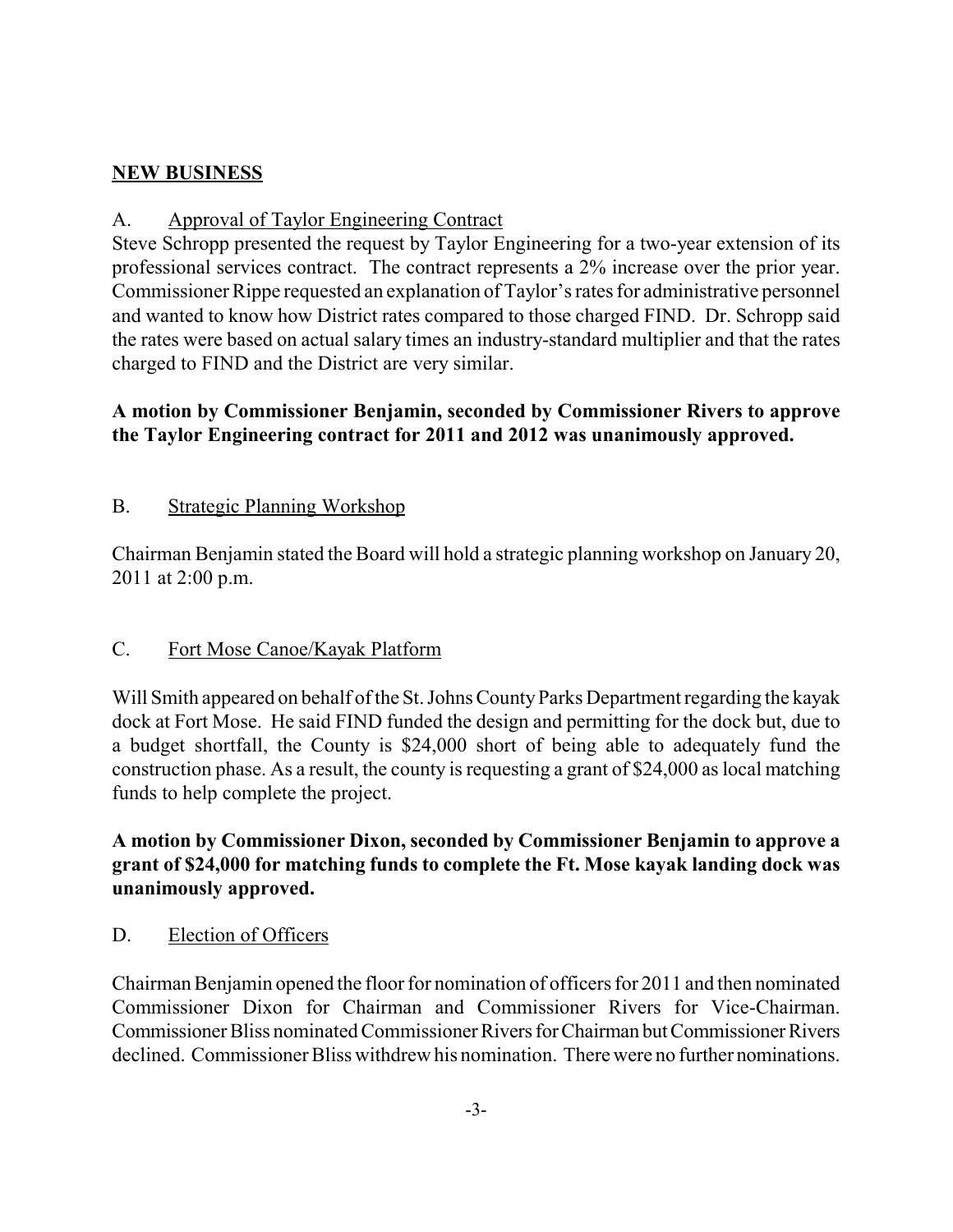### **By a unanimous vote, the Board elected Jerry Dixon Chairman and Tom Rivers Vice-Chairman for 2011.**

### **PUBLIC COMMENT**

Lt. Steve Zukowsky, FWC, thanked the Board for providing funds to build the FWC boatlift at the St. Augustine City Marina. He said he will contact the contractor immediately and would notify the media upon completion of the lift. He also talked about the remnant piling set years ago in open water north of the 312 bridge. He has placed a buoy on the piling because it is a serious hazard to navigation. The Board approved by consensus the expenditure of \$500 to reimburse the city for removal of the piling.

Lt. Zukowsky also explained FWC is charged by Florida law with investigating derelict vessels. Florida Statutes do not say who is responsible to remove vessels classified as derelict, but the City of St. Augustine, with funding from the District, now removes and disposes of derelict vessels. Boats dragging anchor can be re-anchored by FWC if posing a hazard to navigation. Otherwise, FWC simply notifies the owners of the need to secure such vessels.

Lt. Steve Fricke, SAPD, reported the City of St. Augustine is now completely free of derelict boats within its city limits. SAPD also now has the benefit of an open purchase order for the removal and disposal of derelict vessels, thus expediting the removal process.

#### **COMMENTS BY COMMISSIONERS**

Commissioners Rippe and Dixon discussed the decision by the federal government to locate a high speed off-shore driving school at St. Augustine Marine Center. Commissioner Dixon said competition for the facility was intense and that letters from all of the politicians from our area made the difference.

Commissioner Bliss said the Board has the authority to set up its own derelict vessel operation. Commissioner Dixon said St. Johns County should have more involvement in marine matters such as derelict vessel removal.